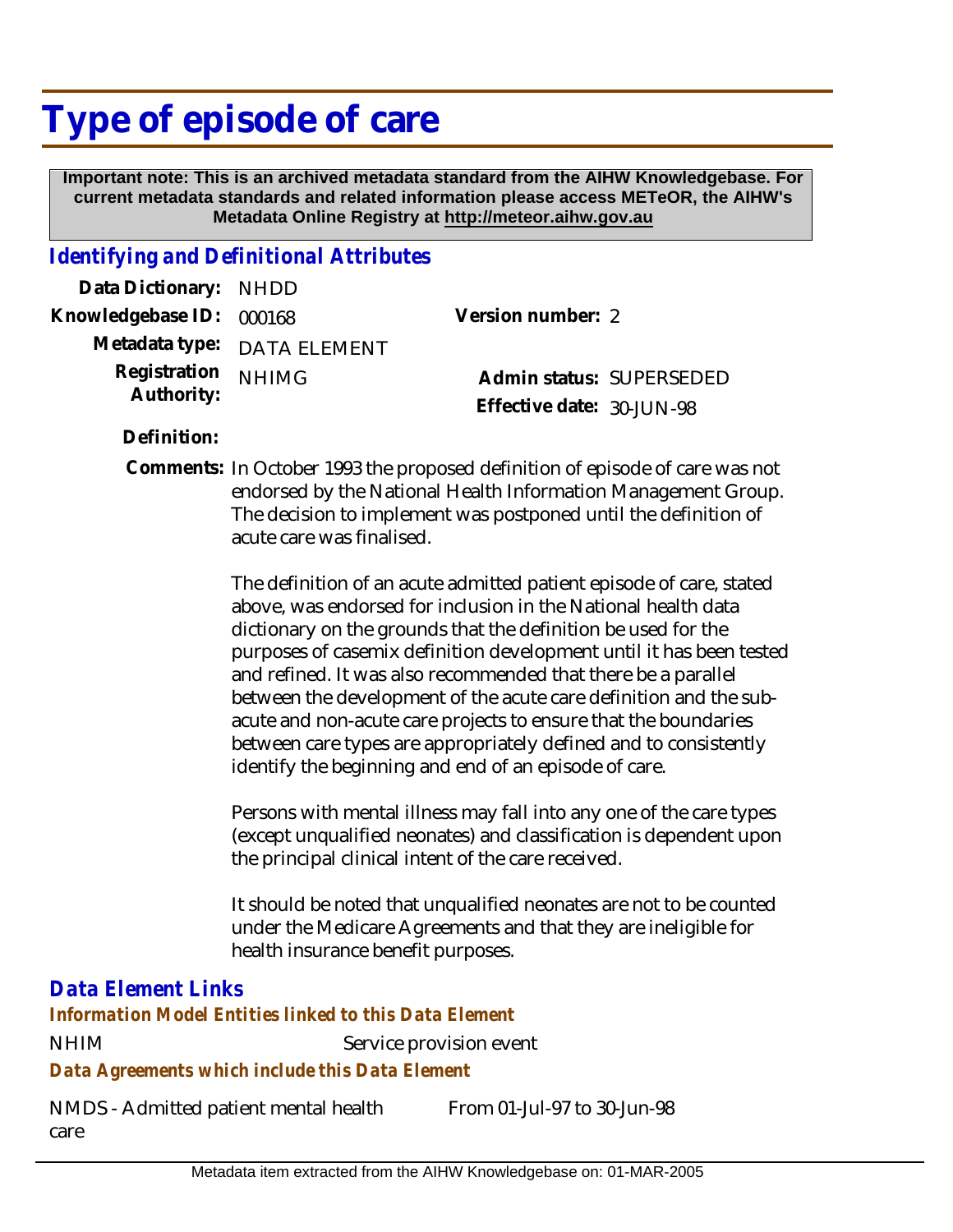An episode of care is a phase of treatment. It is described by one of the following types of care:

An episode of acute care for an admitted patient is one in which the principal clinical intent is one or more of the following: - to manage labour (obstetric);

- to cure illness or provide definitive treatment of injury;
- to perform surgery;
- to relieve symptoms of illness or injury (excluding palliative care);
- to reduce severity of an illness or injury;

- to protect against exacerbation and/or complication of an illness and/or injury which could threaten life or normal function; and/or - to perform diagnostic or therapeutic procedures.

An episode of rehabilitation care occurs when a person with a disability is participating in a multidisciplinary program aimed at an improvement in functional capacity, retraining in lost skills and/or change in psychosocial adaptation.

An episode of palliative care occurs when a person's condition has progressed beyond the stage where curative treatment is effective and attainable or, where the person chooses not to pursue curative treatment. Palliation provides relief of suffering and enhancement of quality of life for such a person. Interventions such as radiotherapy, chemotherapy, and surgery are considered part of the palliative episode if they are undertaken specifically to provide symptomatic relief.

An episode of non-acute care includes care provided to persons who: - are Nursing Home Type Patients (NHTPs), i.e. when a patient has been in hospital (public and private) for a continuous period exceeding 35 days and does not have a current acute care certificate issued under s.3B of the Health Insurance Act 1973 (Cwlth) or, alternatively, an order made under s.3A of that Act which determines that the patient is in need of acute care for a specified period;

- are not NHTPs or would normally not require hospital treatment but where there are factors in the home environment (physical, social, psychological) which make it inappropriate for the person to be discharged in the short term. This includes patients who are not eligible under current legislation to become NHTPs (compensable and ineligible patients) and have been in one or more hospitals for a continuous period of more than 35 days with a maximum break of seven days, who would otherwise be deemed to be NHTPs; - are not NHTPs but are in receipt of respite care where the sole

Metadata item extracted from the AIHW Knowledgebase on: 01-MAR-2005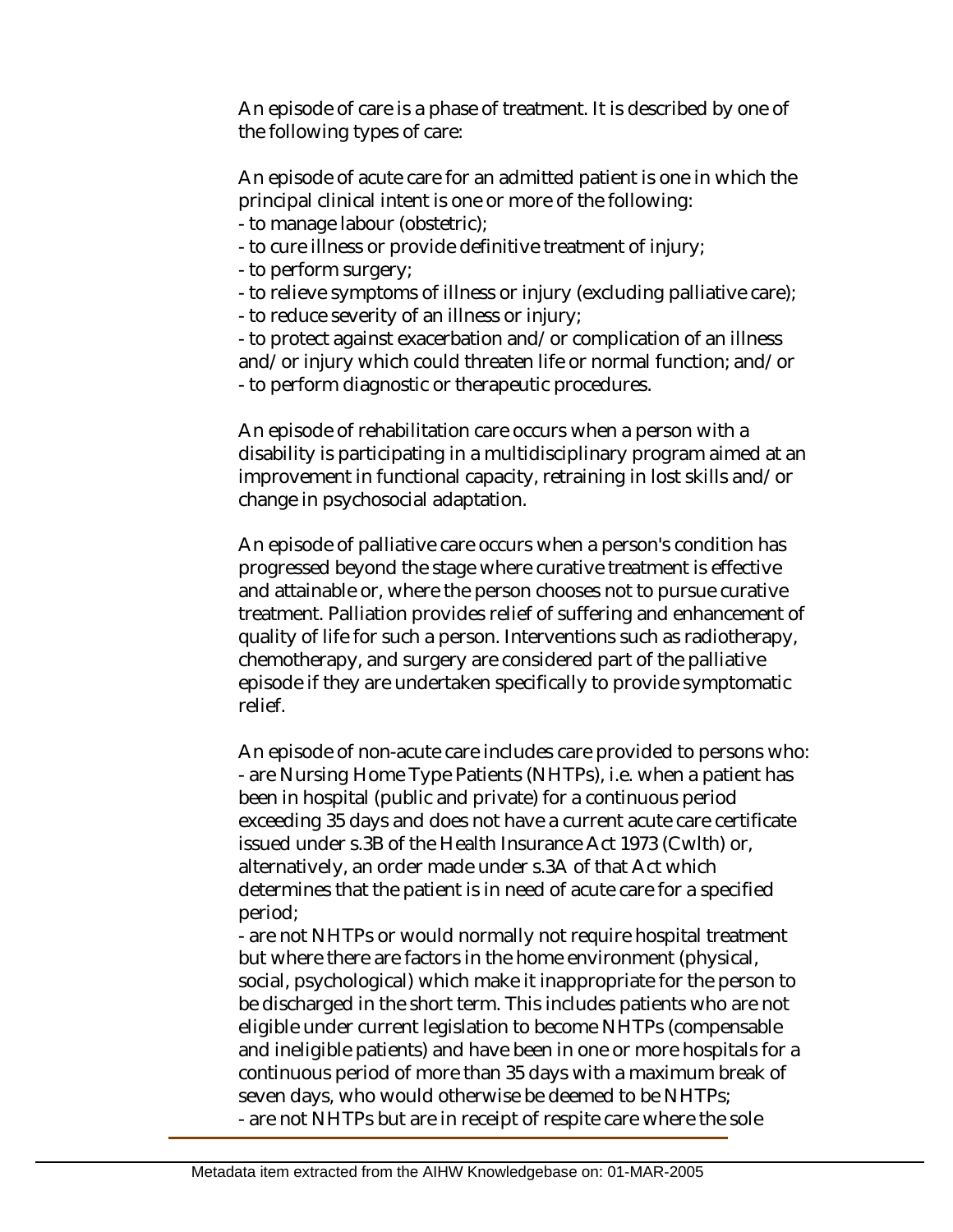reason for admitting the person to hospital is that the care that is usually provided in another environment, e.g. at home, in a nursing home, by a relative or with a guardian, is unavailable in the short term;

- are treated in psychiatric units who have a stable but severe level of functional impairment and inability to function independently without extensive care and support and for whom the principal function is provision of care over an indefinite period.

An unqualified neonate is nine days old or less and meets the following criteria:

- is a single live birth or the first live born infant of'institutional health care a multiple birth, whose mother is currently an admitted patient; and

- is not admitted to an intensive care facility in a hospital, being a facility approved by the Commonwealth Minister for the purpose of the provision of special care.

An other episode of care is one where the principal clinical intent does not meet the criteria for any of the above.

Institutional health care: the identification of different episodes of care is required in order to appropriately classify and count the care a person received whilst in hospital. The type of care received will determine the appropriate casemix classification that shall be employed to classify the episode. **Context:**

#### *Relational and Representational Attributes*

| Datatype: Numeric         |             |                                                      |
|---------------------------|-------------|------------------------------------------------------|
| Representational<br>form: | <b>CODE</b> |                                                      |
| Representation<br>layout: | N.N         |                                                      |
| Minimum Size: 3           |             |                                                      |
| Maximum Size: 3           |             |                                                      |
| Data Domain: 1.0          |             | Acute care                                           |
|                           | 2.1         | Rehabilitation care - delivered in a designated unit |
|                           | 2.2         | Rehabilitation care - according to a designated      |
|                           |             | program                                              |
|                           | 2.3         | Rehabilitation care - principal clinical intent      |
|                           | 3.1         | Palliative care - delivered in a designated unit     |
|                           | 3.2         | Palliative care - according to a designated program  |
|                           | 3.3         | Palliative care - principal clinical intent          |
|                           | 4.0         | Non-acute care                                       |
|                           | 5.0         | Unqualified neonate                                  |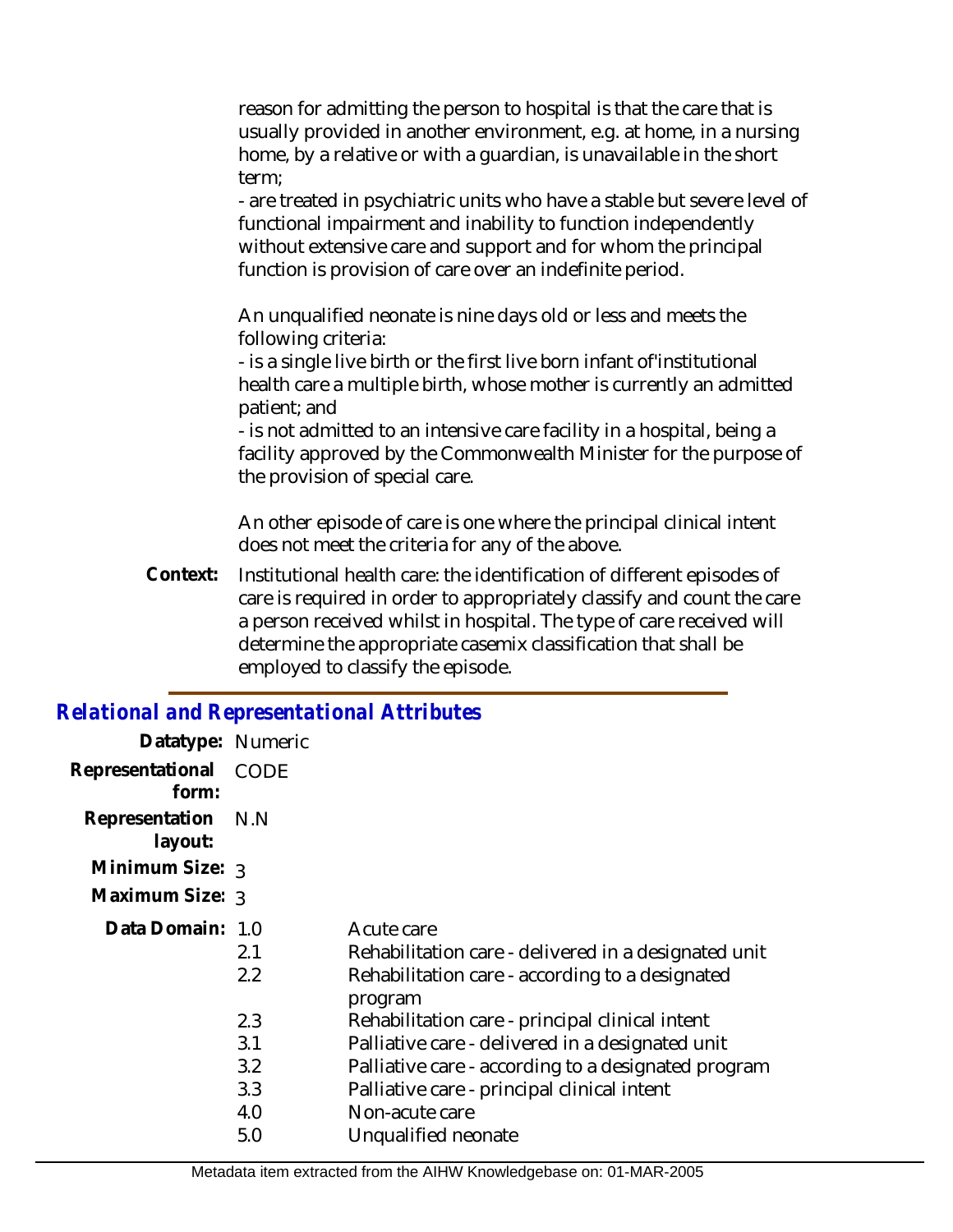6.0 Other care

Guide For Use: An episode of care refers to the phase of treatment rather than to each individual patient day. There may be more than one episode of care within the one overnight stay period.

> An episode of care begins on the date the person meets criteria defined above for a particular type of care; this may be the same as the date the person was admitted to hospital or a date during the hospital stay. An episode of care ends when the principal clinical intent of the care changes or when the patient is formally separated from the hospital.

A rehabilitation episode includes care provided:

- in a designated rehabilitation unit;

- in a designated rehabilitation program, or in a psychiatric rehabilitation program as designated by the state health authority for Medicare patients in a recognised hospital, for private patients in a public or private hospital as approved by a registered health benefits organisation; or

- under the principal clinical management of a rehabilitation physician, or in the opinion of the treating doctor the principal clinical intent of care is rehabilitation.

A palliative episode of care includes care provided:

- in a palliative care unit;
- in a designated palliative care program; or

- under the principal clinical management of a palliative care physician or in the opinion of the treating doctor the principal clinical intent of care is palliation.

Coding for rehabilitation/palliative care should be carried out in strict numerical sequence and only the first appropriate category should be coded; i.e. when a patient under the clinical management of a rehabilitation/palliative care physician is receiving care in a designated program, the episode should be coded to the option that is highest in the hierarchy (designated program).

The Nursing Home Type Patient criteria applies to all admitted patients regardless of the type of episode of care the patient is receiving. Once a patient meets this criteria they should be classified as a Nursing Home Type Patient.

Related metadata: relates to the data element concept Acute care episode for admitted patients version 1

relates to the data element concept Admitted patient version 1